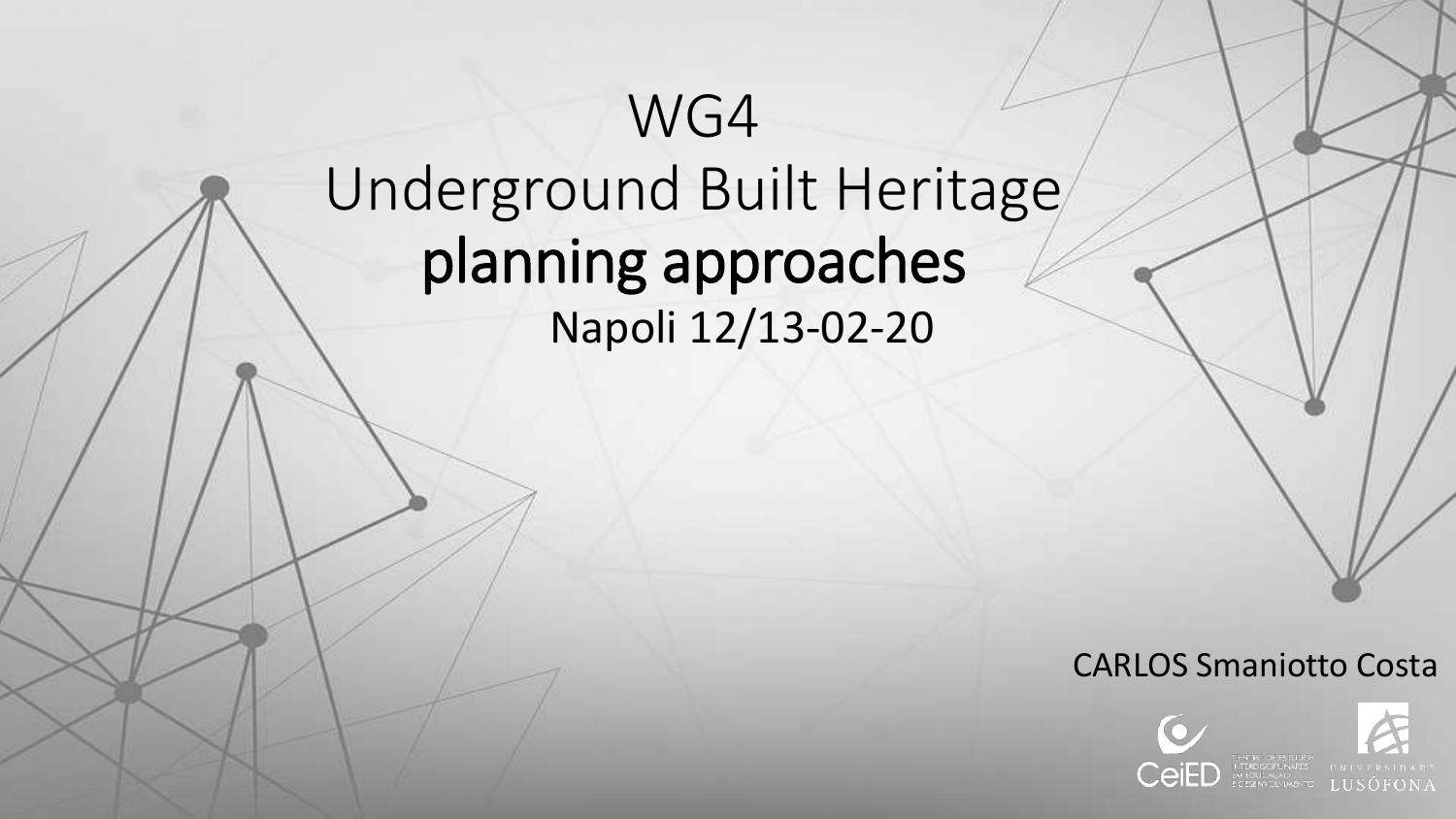

Carlos pt Giuseppe\_it Igor\_bh Isadora\_bh Juan es Kostas\_gr Marluci pt Montserrat es Muge\_tr Natasa si Paschalis gr Petja\_bg Pietro ro Silvia hu Yosef il



## **Repository of Experiences**





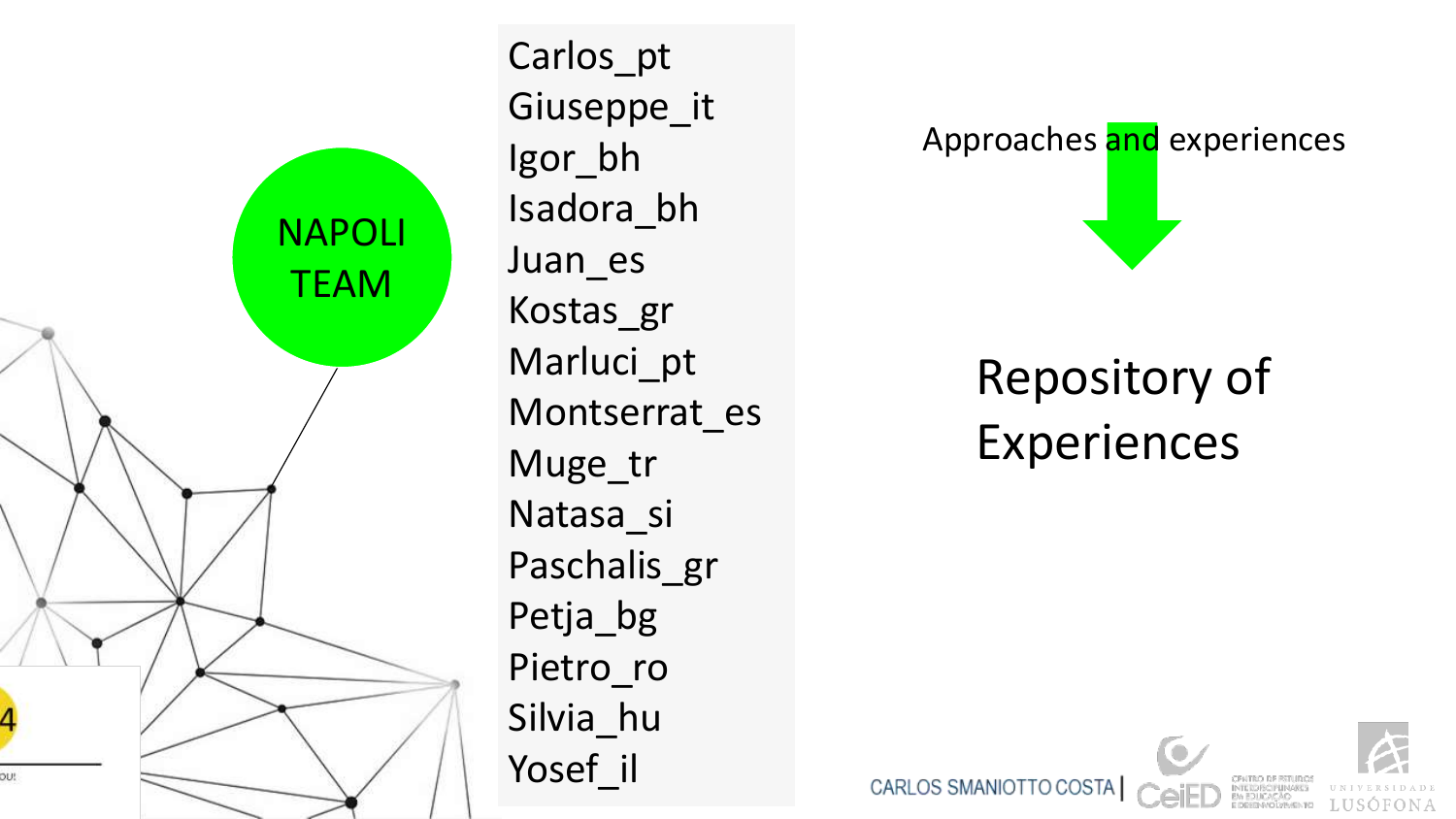

"disclosing - discovering" underground heritage disseminating its values and potentials and fighting for it Data availability

Enabling co-creation - *our heritage is your heritage* Calling attention to UBH through activism Show impact through intervention **Challenges** 

self-governance structures?

- *> Different scales - different topics - different approaches*
- *> Design with culture and nature (sense of place & genius loci)*
- *> connection betw. tradition and contemporary needs and opportunities*
- *> create a culture of urban sustainability (cultural dimension)*
- ➢ *inflexible legislation and pressure (also the lack of it)*
- ➢ *Pressure from politics*

Negotiation of interests

*Community of interest (neighbourhoods) challenge who is a stakeholder* Local embeddedness

*Tacit knowledge (own way to activate UBH) Strengthen local technical and social skills* 

Activating local resources

*Rapid assessment of values*

*Stakeholders mapping*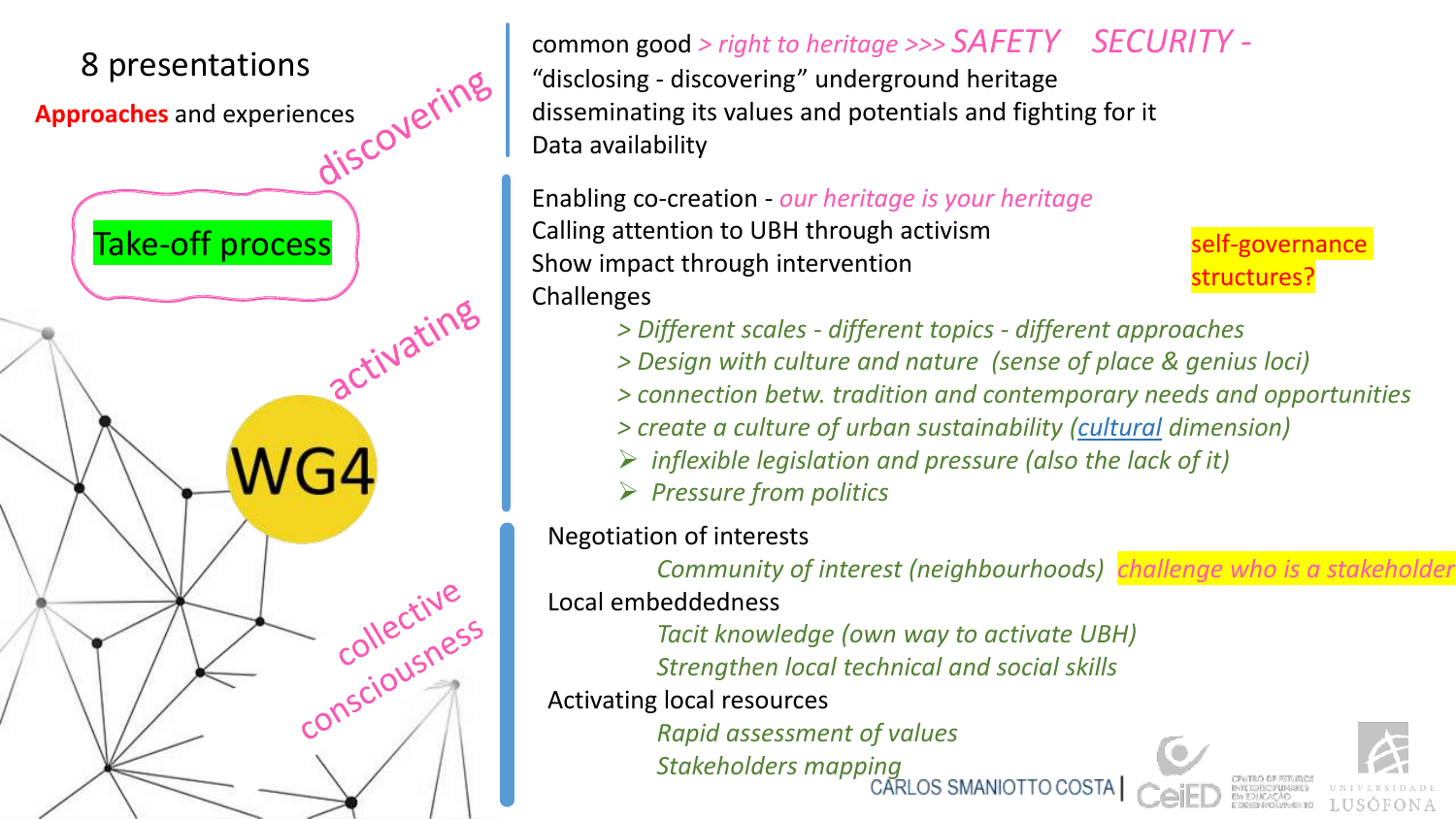# …. what next?

#### How to DOCUMENT the gathered info?

✓ map expertise ✓ map project experiences

 $NG4$ 

#### WG1 SURVEY?? WITH WG4 FILTERS

CARLOS SMANIOTTO C

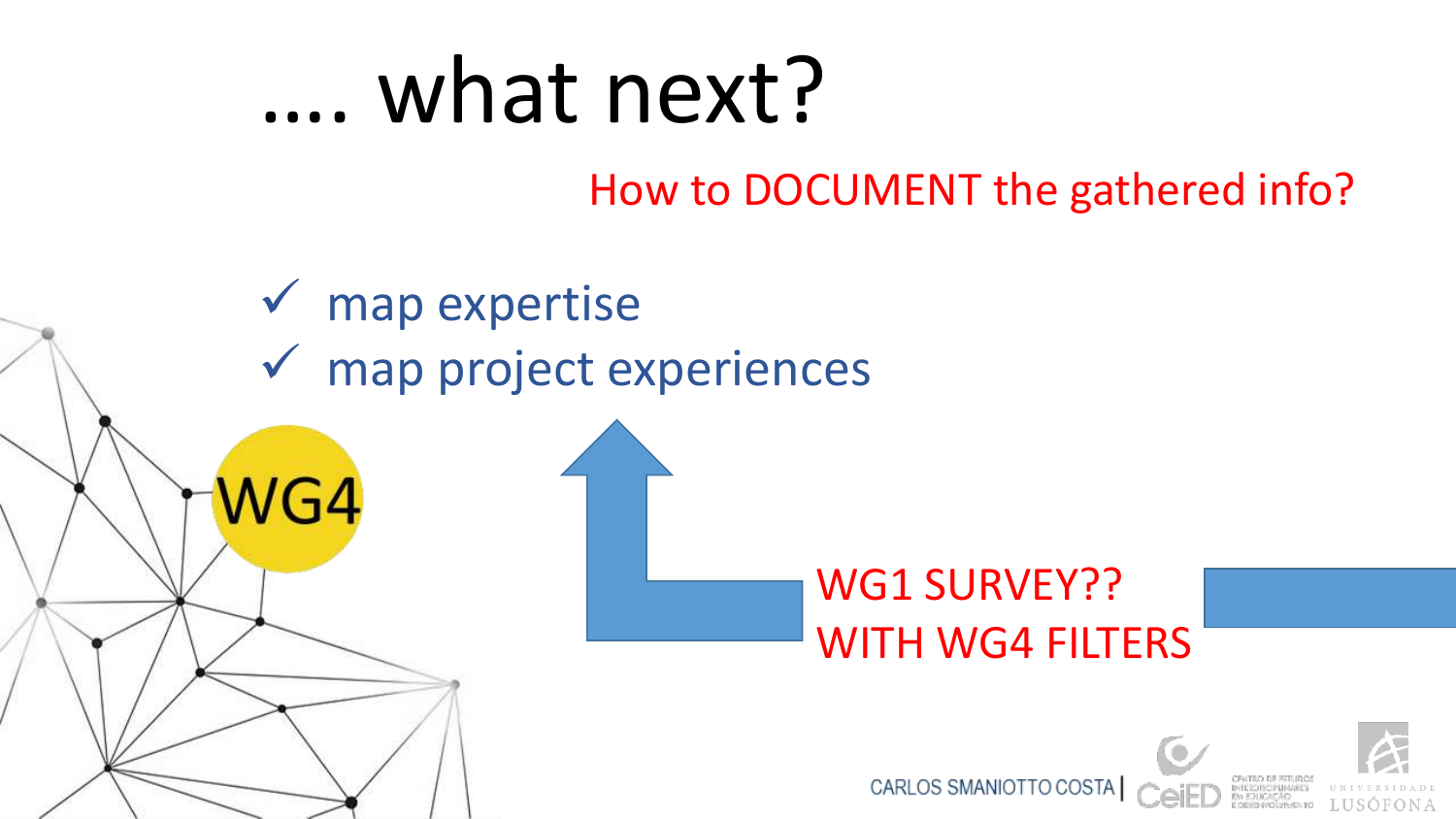

#### THANK YOU!

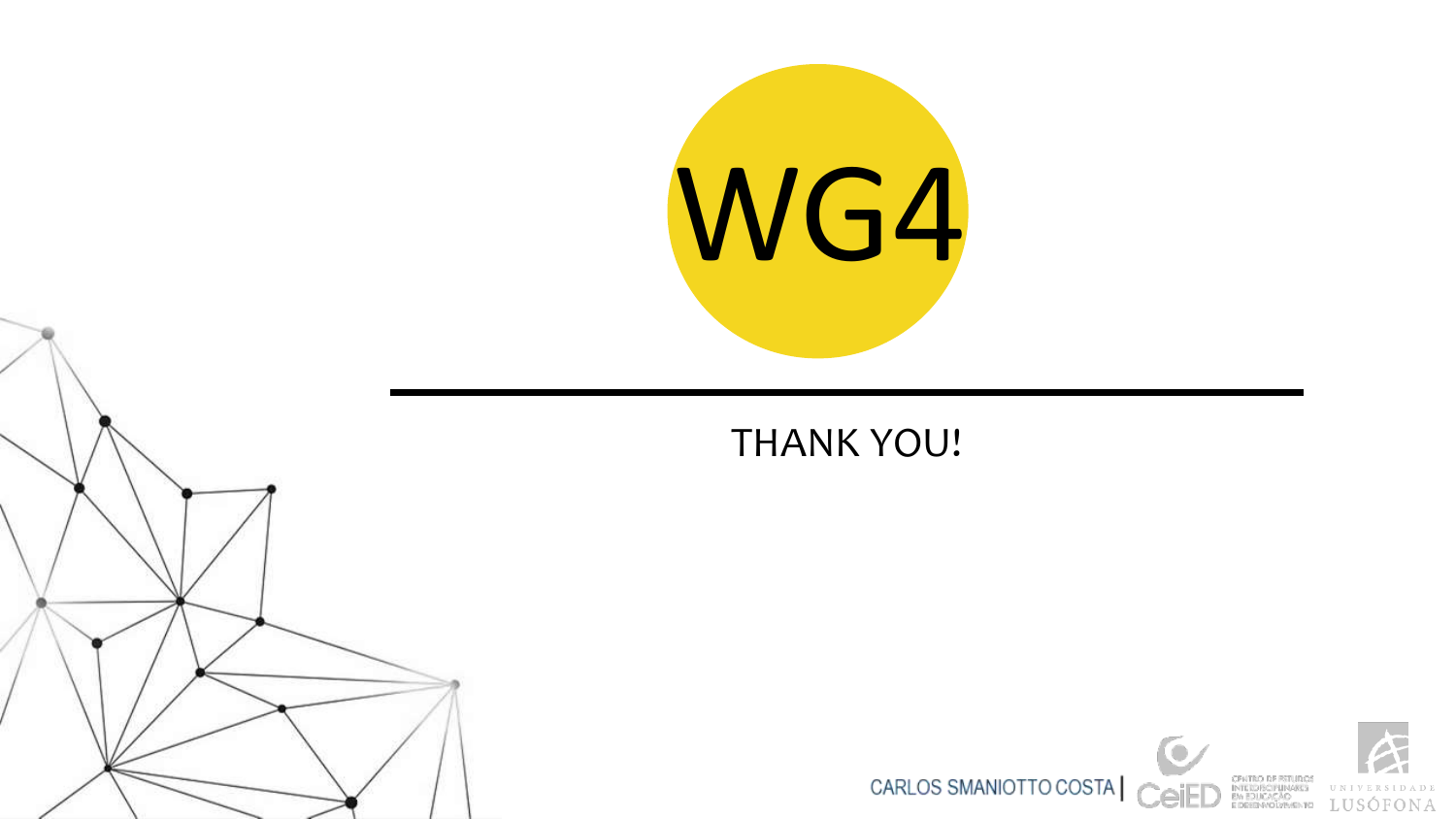WG4: Underground Built Heritage **planning approaches**

The WG defines a cutting-edge methodology, combining the HUL framework, the transition management approach, and the strategic stakeholder dialogue.

At the beginning, with a socio-institutionalist approach, the WG will compare legislative and regulatory measures. Finally, it will promote in the case studies and in the training schools, a collective learning and planning method, based on the 'Living Lab' approach, that will aim to:

- empower local authorities, as enablers and facilitators, to play a more significant role in coordinating regeneration effort;
- target resources for the benefit of people in place with integrated programmes of physical, economic and social measures;
- create more effective coalitions of 'actors' within localities, by developing structures, which encourage long term collaborative relationships.

CARLOS SMANIOTTO

This WG pays attention to the necessary complementarities between **functional** approaches – at the level of regions and city – and social and cultural approaches involving citizens' engagement and empowerment – at the level of neighbourhoods.

It also contributes to the case-studies assessment and defines the main training needs for planners and decision-makers.

MoU

**GOALS**

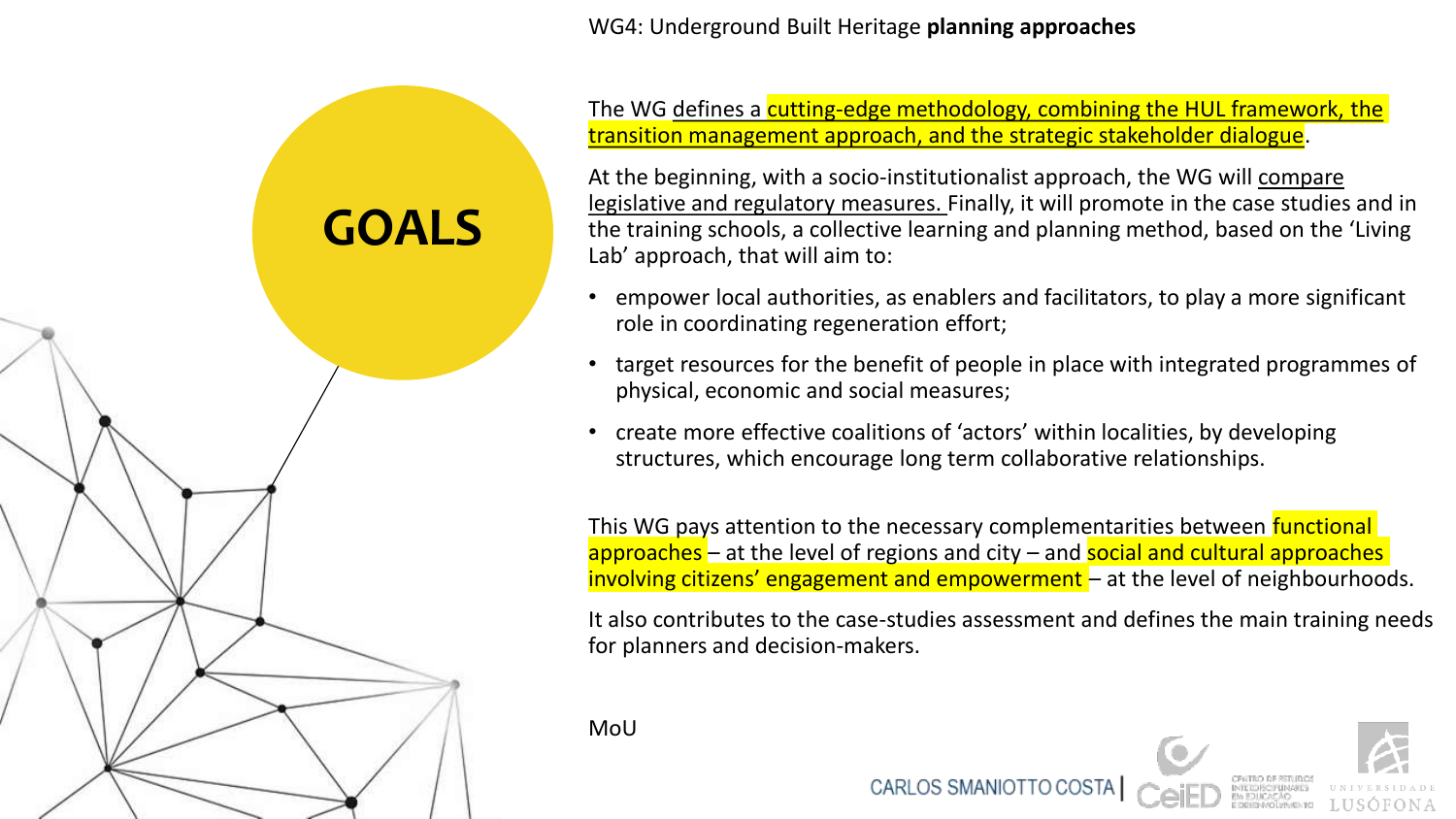community engagement & empowerment

## design & guide transition transition approach

WG4: Underground Built Heritage **planning approaches**

**GOALS**

The WG defines a cutting-edge methodology, combining the HUL framework, the , and the strategic stakeholder dialogue.

At the beginning, with a socio-institutionalist approach, the WG will compare legislative and regulatory measures. Finally, it will promote in the case studies and in the training schools, a collective learning and planning method, based on the 'Living Lab' approach, that will aim to:

- empower local authorities, as enablers and facilitators, to play a more significant role in coordinating regeneration effort;
- target resources for the benefit of people in place with integrated programmes of physical, economic and social measures;

• create more effective coalitions of 'actors' within localities, by developing structures, which encourage long term collaborative relationships.

This WG pays attention to the necessary complementarities between



#### LIVING LABS



CARLOS SMANIOTTO COS'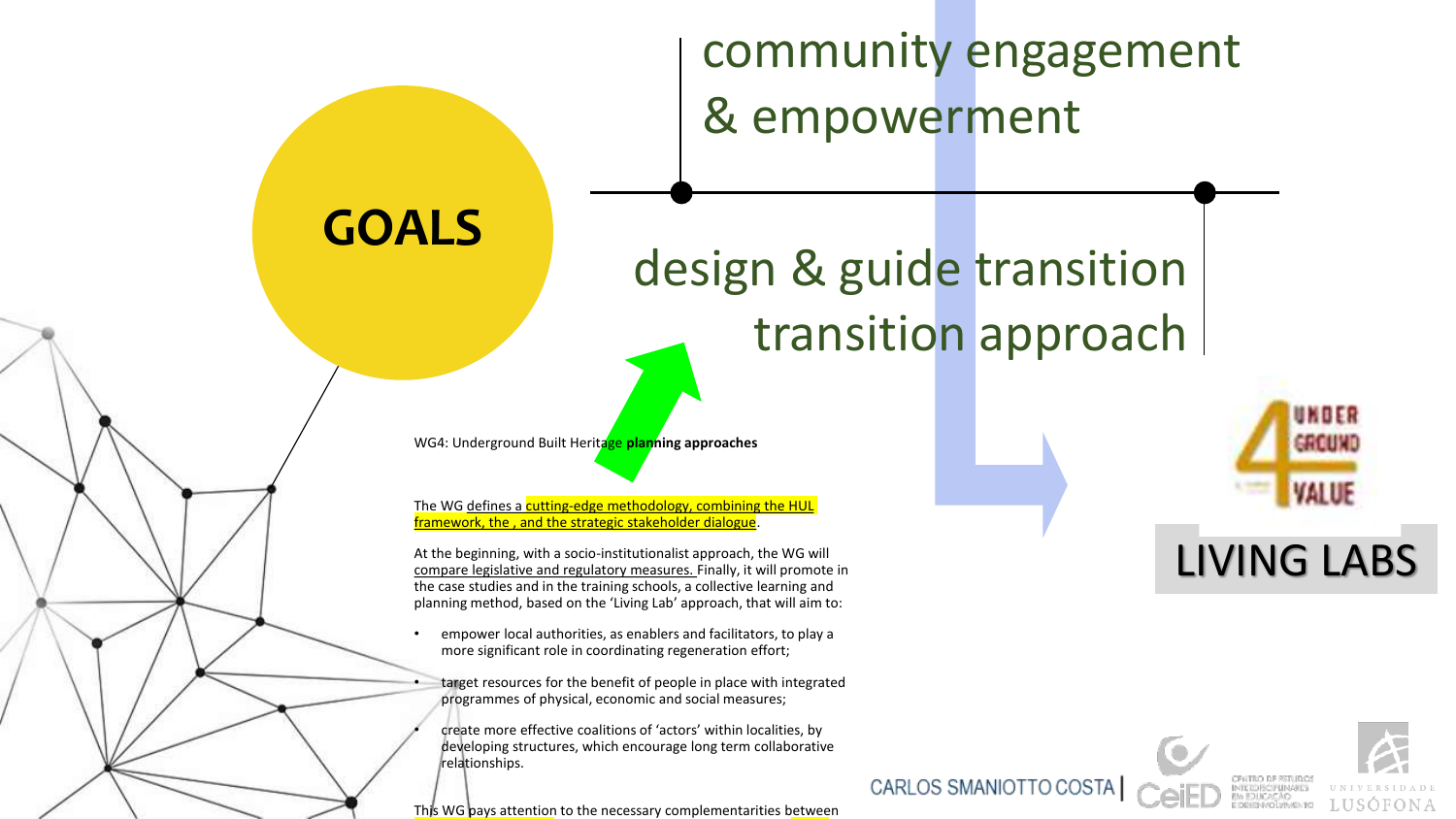



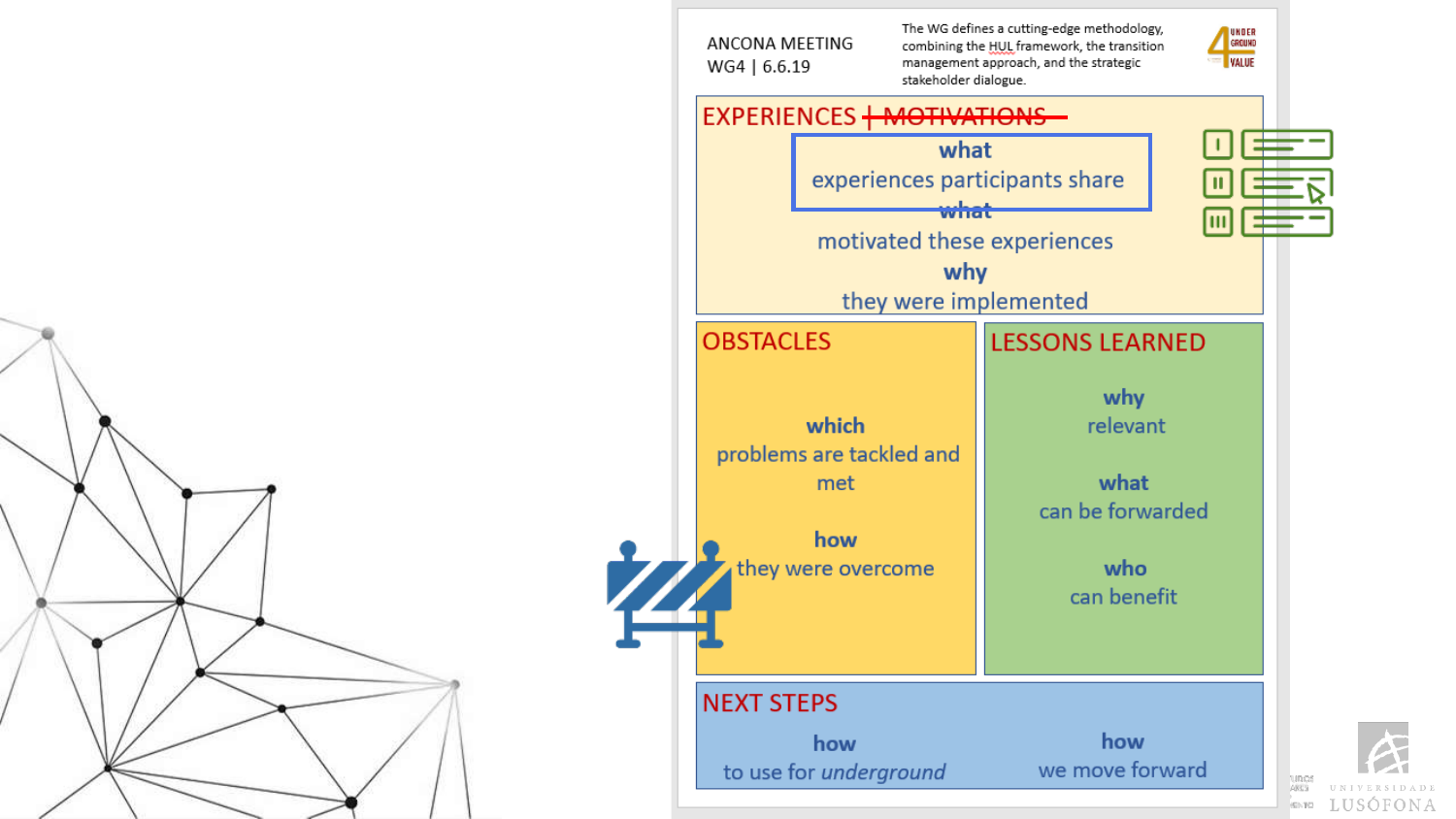**CONTRACTOR** CH 22  $\qquad \qquad \Box$  $700L$ ANARENESS  $0B5$ NC I INSTITUTIONALD COMPELITION NEAK' EMPONER LEGBL FRAME SSOCIA ZiON  $\omega$ COMMUNITIES (Litter) SEPPE + ISADORA **CINESS** ACTORS A STERKE HOLDERS /  $\bigcirc$ sk 9BOTON UP STOP DOWN GIMSEPTE PPING EXPE CASES 3)NEGATIVE SPIACE OF UBH-LEN VALUE , INST ROSTASHANDARTH JA & CONFLICTS B. CONSCRIPTIONS USE WGE+CARLOS+BOOR · CONTEXT O NO BOUNDARIES JET  $\Delta + 2$ IGHBRILLED B. WINNERS ULLOSERS TYLLIGE B PUBLIC SPACE COMMUNITY VALUE 4. AGENISOFCHANG/DECISIONS 3. PUBLIC + COMMUNITY METHODOLOGY Z DNICKI TRANSIT FROM TOOL TO ENVIRTIME COMPENSATIONS(E+SPACE) 7UAN HGILISEPPE 长尾川氏 RIGHTS **COMMUNITY 1065 UNY** a LACK OF GOVER LISSUR **MEAN NG** LING USE/FUNCTION **> FRAMEWORK CONTEXT** STREOLIC' COUTEXT REATE NEW SNOWLEDGE + DIGITAL HAT A SACE PLATFORMS I'V INTORING THE PROCESS VAWE **SUSF** 400 VOLUNTARY Wee DICOL (STORY TELLING INSTITUTIONAL WORK CONSTANCTION 5. DEN ONSTRATION OF LABOUR UNITY OF MEANING CONVE POLice, refere **ENVIRONMENT** TERACTIVITY'S STARE 4  $56900$ A RACEL AN COMMUNICATION MEGASES 四千 DAFETY/SECURITY MNITY LESS ACCESSIBILITY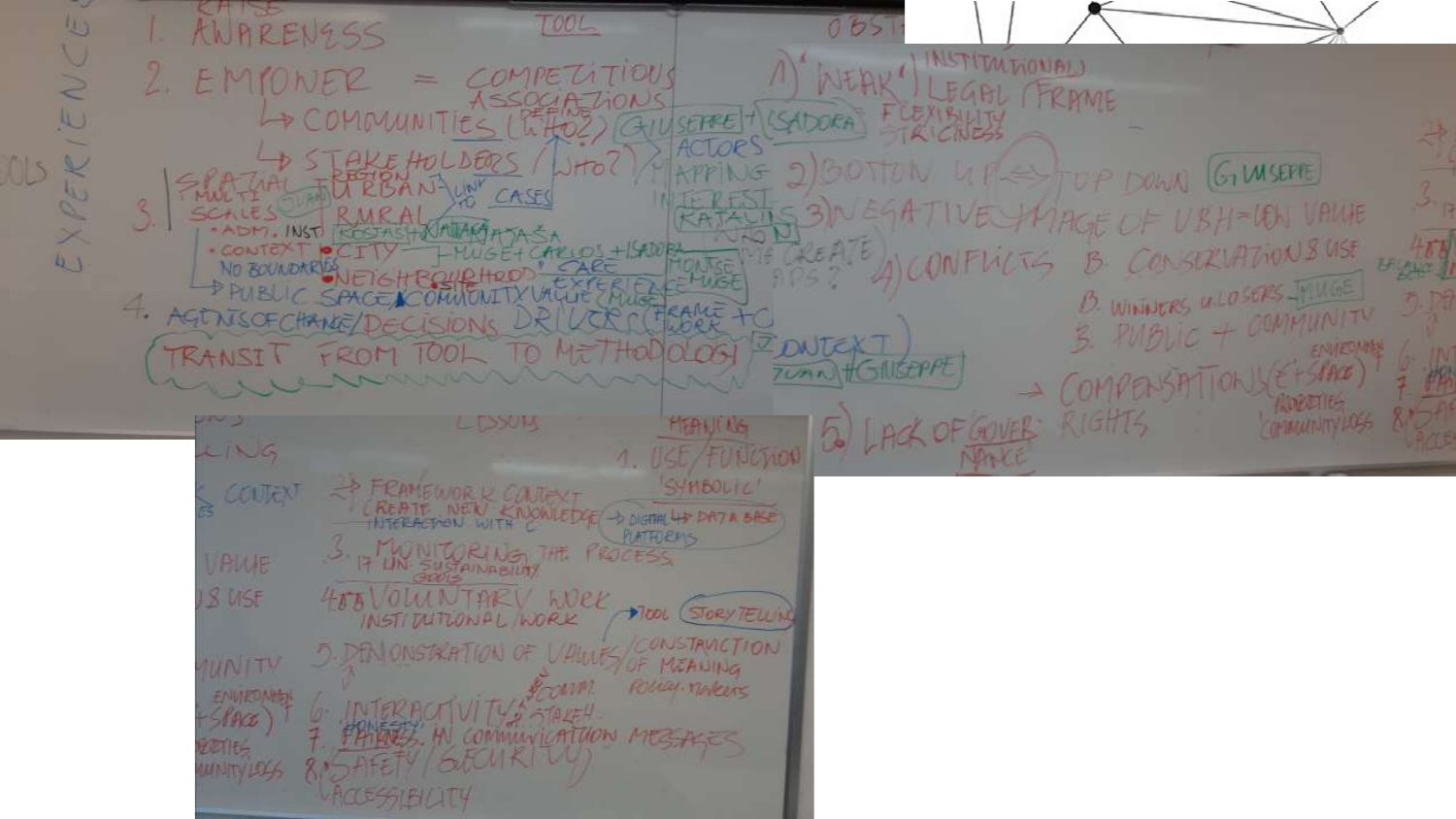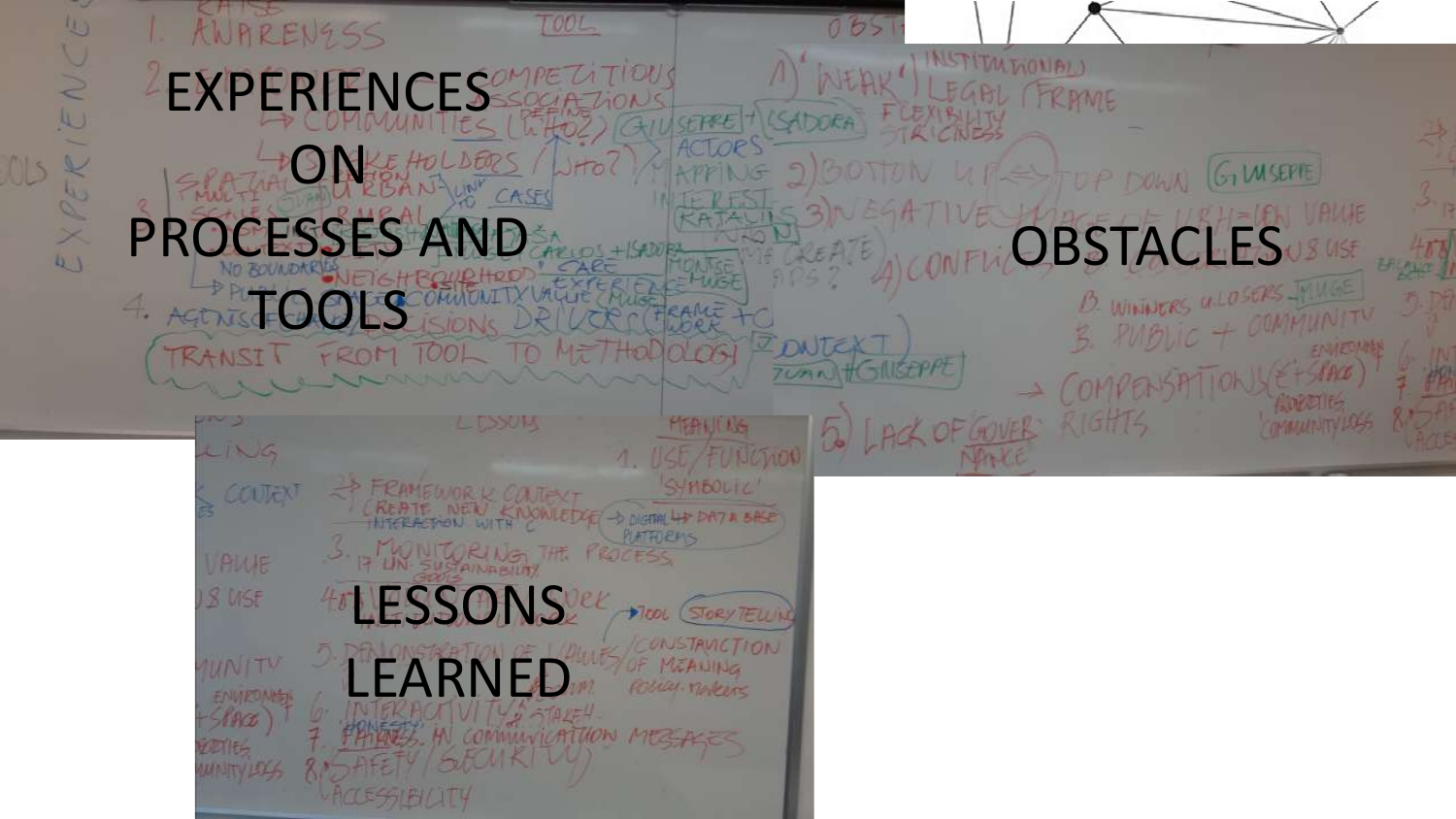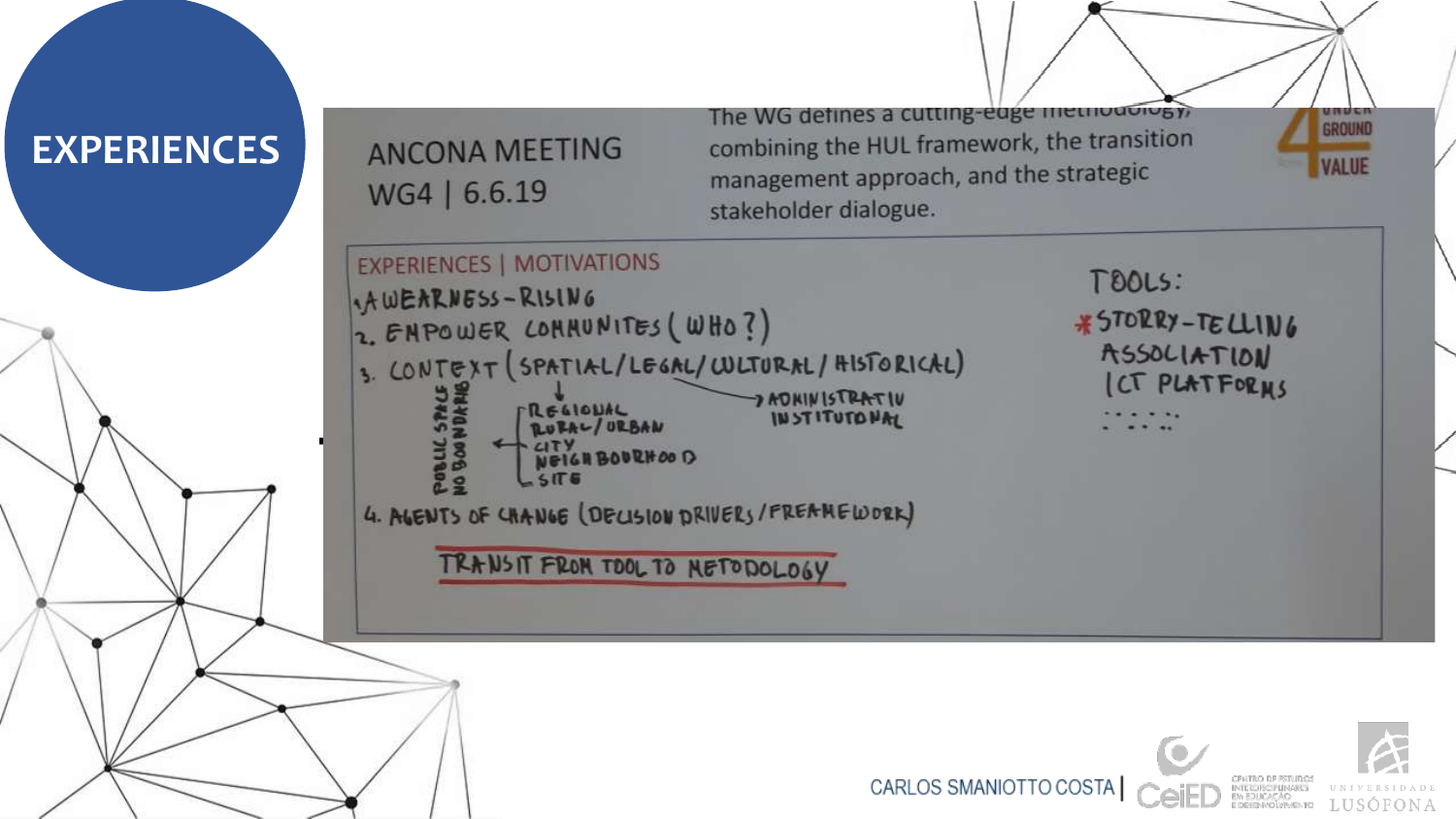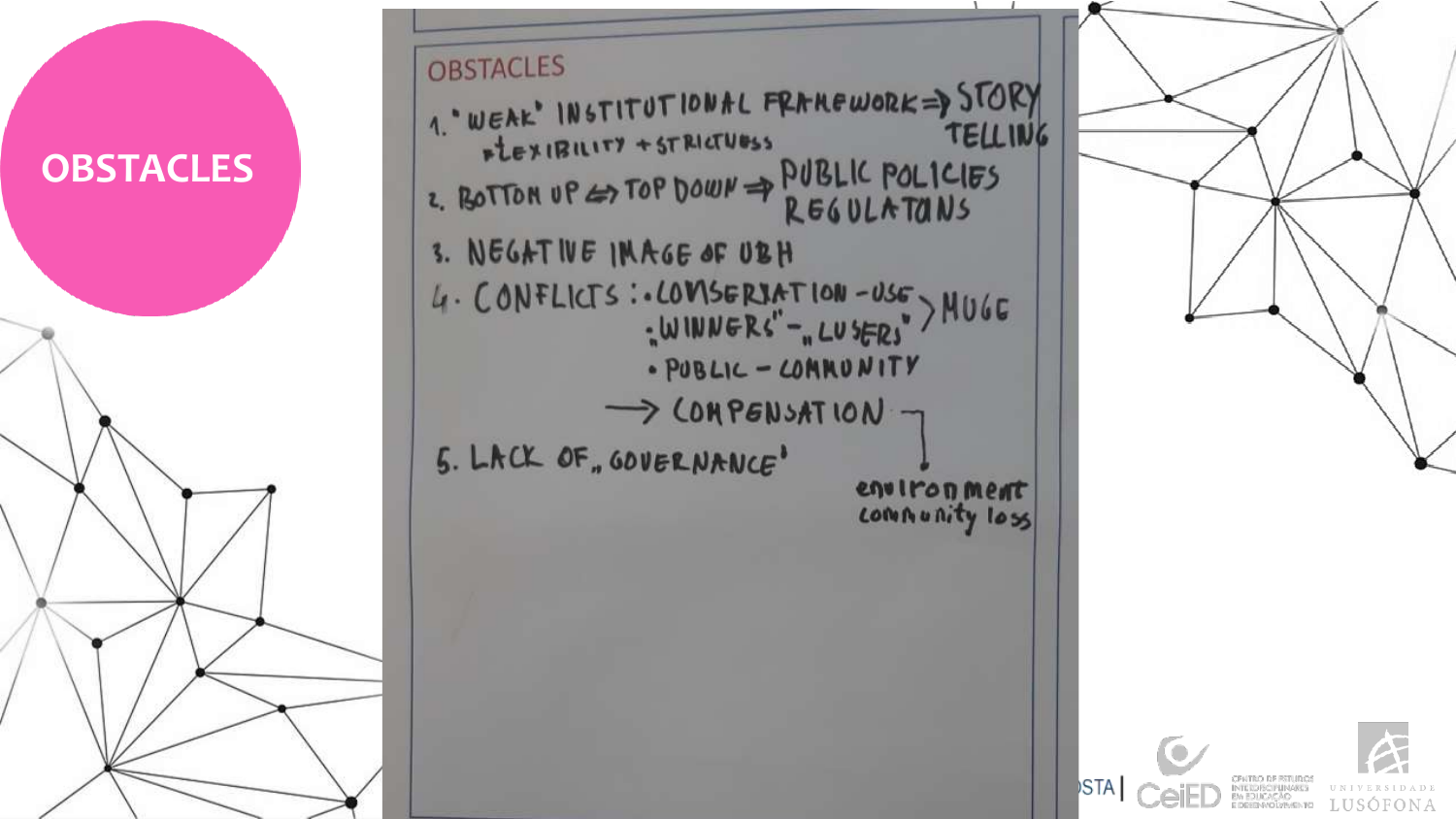

- 8. WLECTIVE LEARNING
- 7. SAFETY/SECURITY/ACCESSIBILITY
- 6. HONESTY IN COMMUNICATION KESSAGES
- 5. INTERACTIVITY (CORNUNITY+STAKE AOCDERS)
- 1. CREATE ADDED VALUE (RENIN, USE, CONODITY) 2 CREATE NEW KNOWLADGE (DIGITAL PLATFORM) S. MONITORING THE PROCESS (UN SUSTAINIBILITY GOALS) 4. COLLECTIVE WILL (INSTITUTIONAL + VOLUNTARY WORK)
- **LESSONS LEARNED**

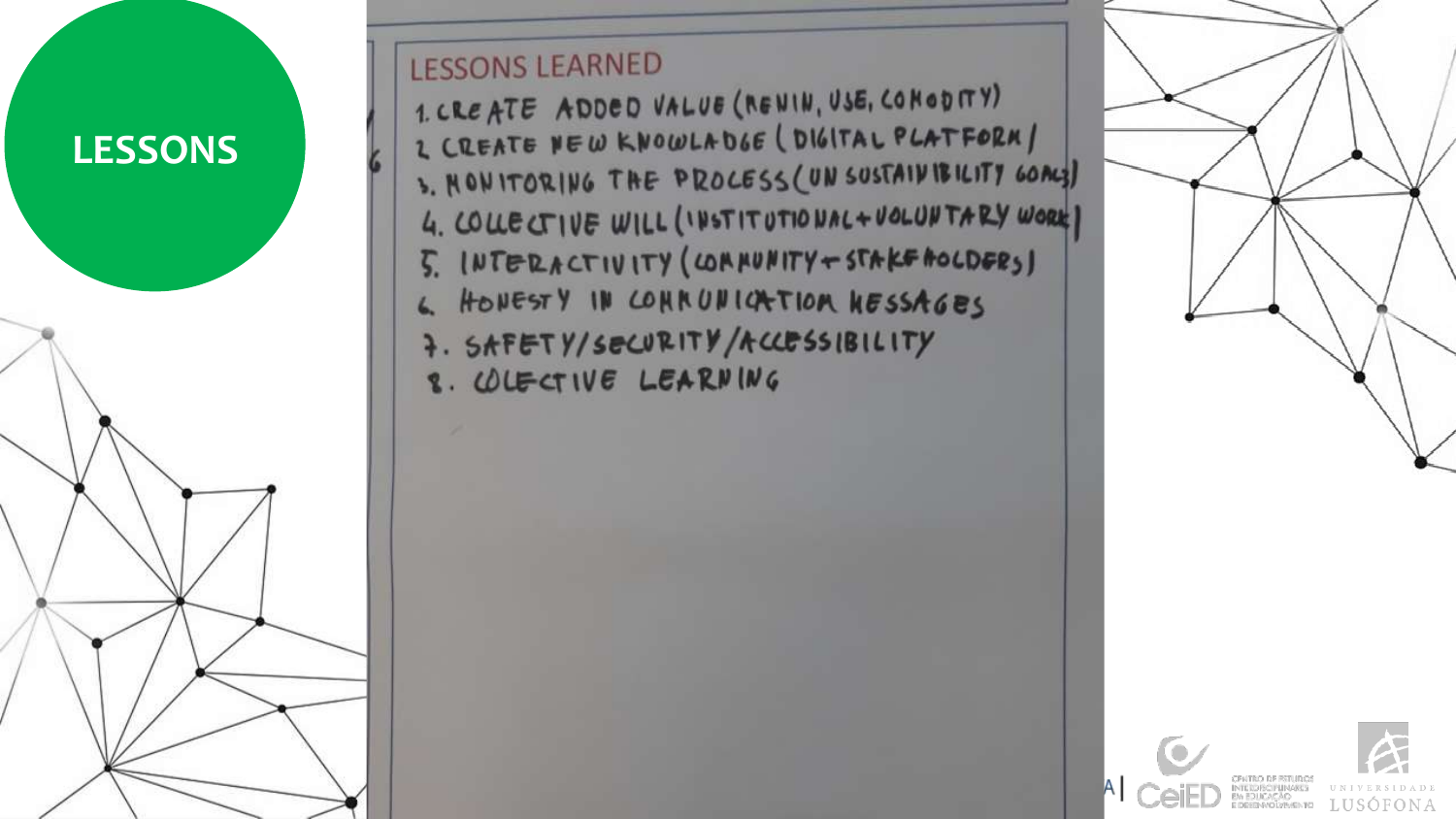

When needed a time scale can be added to monitor development – measuring different time intervals = to t1 t2

CONTEXT - NUTTE PROCESS SPATIAL CULTURAL **BCASE STUDIES** DOUS INSTITUNAL/LIGAL ISTORICAL CARLOS SMANIOTTO COSTA LUSOFONA